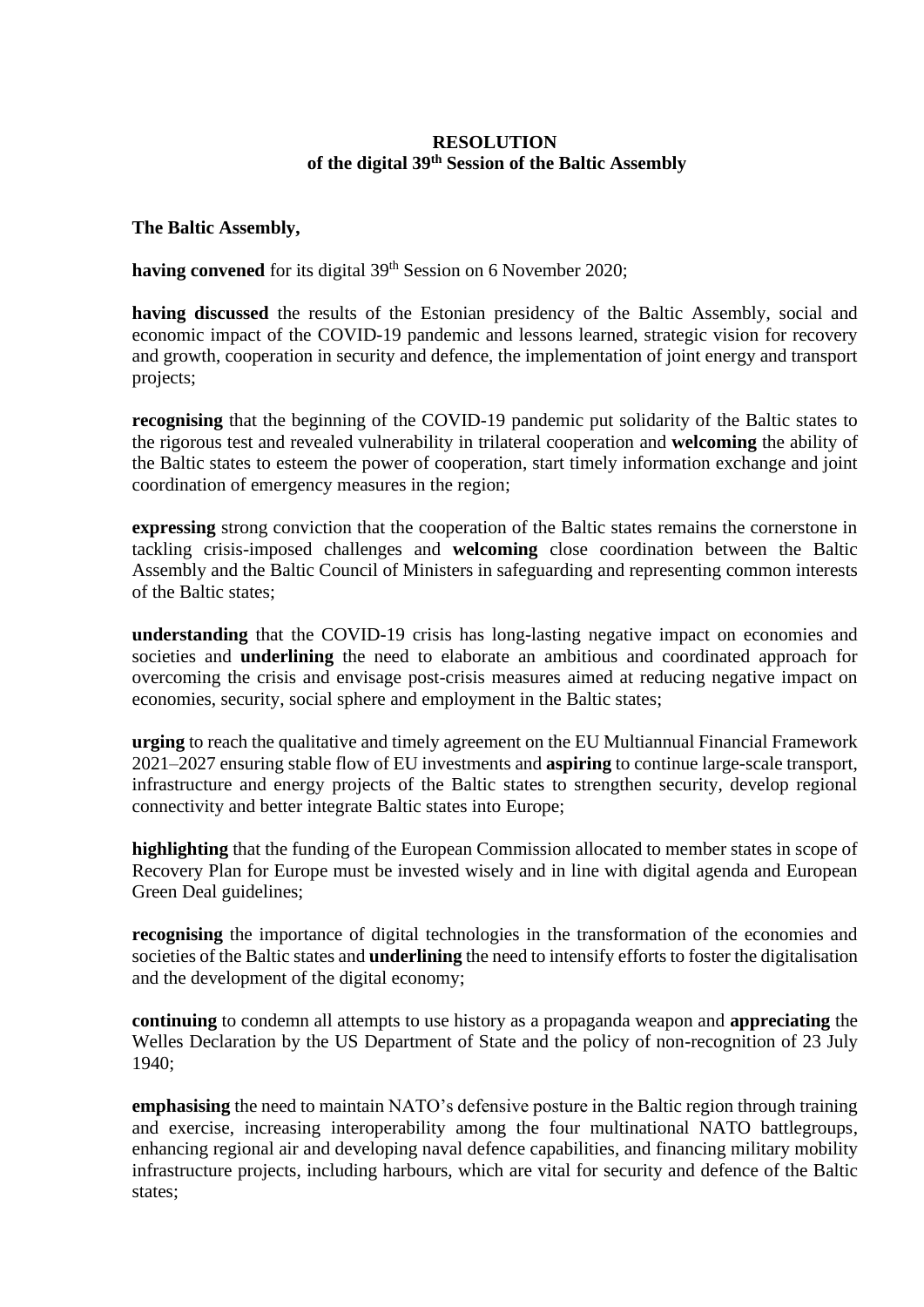**reiterating** that NATO remains guarantor of the collective defence of the Baltic states, its presence being a strong deterrent, and the transatlantic link is of vital strategic importance for the future security and stability of Europe;

**declaring** readiness to continue supporting and developing the Eastern Partnership and to maintain parliamentary support for the strengthening of democratic principles in the governance of Eastern Partnership countries, considering, in particular, the current situation in Belarus;

## **calls on the parliaments and governments of Estonia, Lithuania and Latvia, as well as the Baltic Council of Ministers:**

# **in regard to the defence cooperation of the Baltic states:**

- to coordinate defence plans and strategies that enhance regional interoperability and improve collective contingency response;
- keeping in mind as imperative the interoperability to develop regional approach to the air defence and air defence capabilities of the Baltic states;
- to enhance regional, fully interoperable naval cooperation of the Baltic states, operating in conjunction with common equipment and sensor and weapon systems under one combined command;
- based on positive experience of the Baltic states regarding joint procurements in health care, to facilitate intergovernmental negotiations, conclude a trilateral agreement and establish a common system for joint military procurements;
- to invest in and develop transport infrastructure, with special focus on Rail Baltica, thus increasing technical requirements for the existing infrastructure capabilities in North Sea-Baltic Corridor of the trans-European transport network (TEN-T) for military movement;
- to develop military mobility infrastructure and procedures and raise awareness of European and transatlantic partners in regard to the military mobility and military mobility infrastructure capabilities;
- to assess wind park impact to airspace surveillance in the future;
- to develop cross-border coordination to effectively enhance cooperation in cybersecurity;

## **in regard to cooperation in the field of disaster prevention, preparedness and response, crisis management and civil protection:**

- to facilitate timely exchange of information regarding crisis situation in the Baltic states and ensure that agencies in the Baltic states responsible for emergency operations exchange relevant crisis-related information promptly in order to facilitate better planning and coordination for future necessitated lockdowns;
- to keep monitoring epidemiological situation, facilitate timely exchange of information and experience between competent agencies in order to improve 3B crisis management capacities and disaster preparedness;
- to encourage 3B governments and respective ministries to continue good cooperation in restraining possible second wave of COVID – 19 and even closer cooperation should second wave occur;
- to strengthen cooperation between regional specialist networks dealing with disease prevention and control;
- to ensure implementation of Agreement on Cooperation in Disaster Response in the Baltic states, which was ratified by the national parliaments in 2018 and discuss within framework of 3B working group possibility of concluding operational agreements;
- considering lessons learned, to elaborate common Baltic comprehensive crisis preparedness strategy in health care and social field to be ready for pandemics in the future;
- to elaborate common approach and understanding of planned activities and mutual crossborder coordination mechanism in case of escalation of security situation;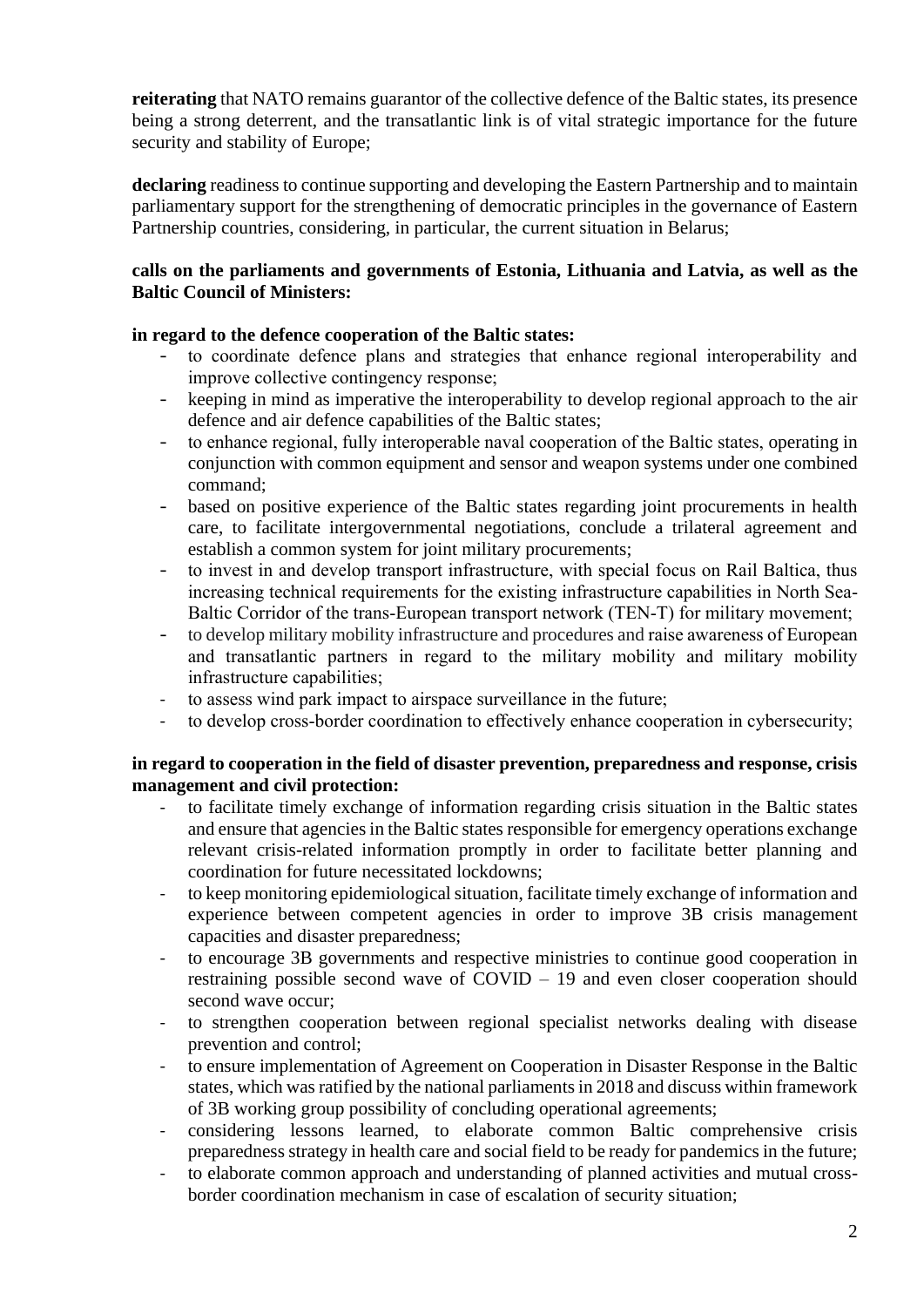- to eliminate gaps in regard to civil protection and disaster preparedness in cross-border cooperation of the Baltic states;
- to develop joint emergency plans in border regions of the Baltic states and ensure training of health care providers to enhance their readiness to work in crisis and emergency situations;

## **in regard to external border control and management:**

to sign the Agreement on cross-border cooperation between the State Border Guard of the Republic of Latvia and the Estonian Police and Border Guard Board;

#### **in regard to the cooperation in health care sector:**

- to estimate potential impact of COVID-19 pandemic in health care and social sector, from the point of cross-sectoral and cross-border regions preparedness and regional coordination;
- to eliminate obstacles to 3B common E-Health network and ensure compatibility of systems and proper health data exchange;
- to continue joint procurements of medicine, develop a strategy and publish a plan of joint procurements, and harmonise the list of joint procurements (vaccines, chemotherapy drugs, medicine for rare diseases etc.);
- based on the positive experience in the joint procurements of vaccines, responsible agencies are to take stock of crisis reserves in the Baltic states and negotiate promptly joint procurements of protective gear and medical supplies, coordinating to that end 3B procurement cycles, if necessary, and taking into account the possibilities in the framework of the EU joint procurement agreement;

## **in regard to the economic cooperation of the Baltic states:**

- to discuss and agree about thematic focus of joint projects within framework of the EU territorial programme 2021–2027;
- to start discussions on a common approach towards crowdfunding regulations and cryptocurrency markets;
- based on the positive experience and results of the Baltic Innovation Fund I and II, to start negotiations about development of the Baltic Innovation Fund III;
- to expand cooperation in the tourism sector in the Baltic region by creating a strategic vision on target markets and tourist flows;
- to explore possibilities of the Baltic states in development of the joint airline company;

# **in regard to the digital cooperation of the Baltic states:**

- to facilitate moving towards a digital single market of the Baltic states by identifying and eliminating legislative and administrative obstacles;
- to agree on 3B common data standards, lists of data to exchange and ensure digital data exchange and interoperability via already existing different platforms or seeking a common platform;
- create suitable conditions and a balanced playing field for digital networks and innovative services;
- aiming to reduce the administrative burden to citizens and businesses to start negotiations about the Single Digital Gateway areas most relevant in a wider 3B and Baltic – Nordic context in order to ensure cross-border services, data exchange and realisation of *Once Only Principle,* (cross-border KYC; e-CMR; ID documents data verification for AML purposes);
- to introduce e-invoicing in the Baltic states;
- to agree on a common regional approach and overcome obstacles in using Real-Time Economy;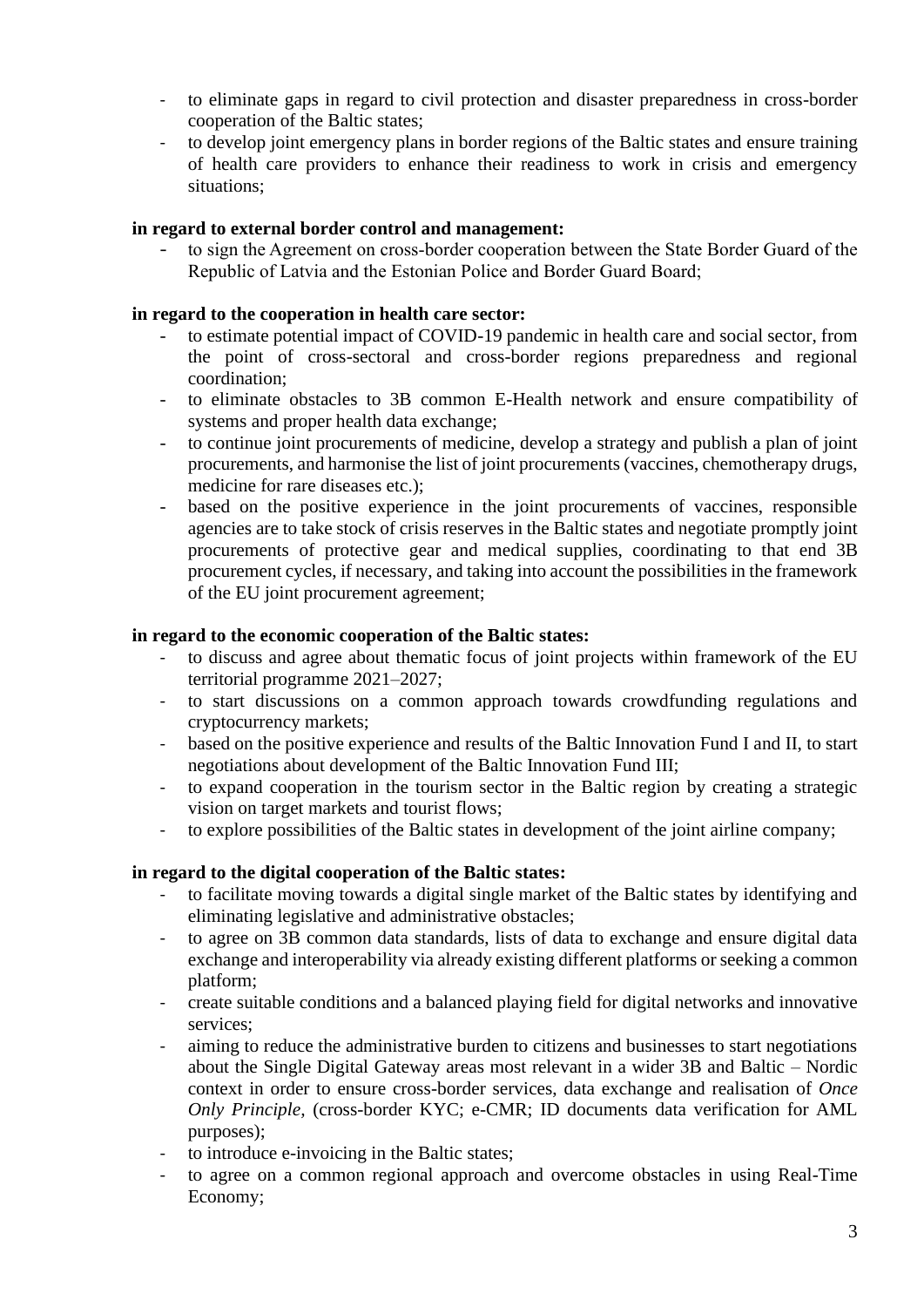- to better coordinate activities and strengthen common approach regarding cybersecurity;

# **in regard to circular economy:**

- to analyse possibilities to establish a joint waste packaging system in the Baltic states;
- to launch joint projects to recycle used textiles, especially synthetics by involving researchers and businesses;
- to agree on a common approach and measures to eliminate "waste tourism";

## **in regard to the development of renewable energy projects:**

- to agree about a regional approach of the Baltic states in regard to development of renewable energy projects;
- to elaborate and sign an intergovernmental Memorandum of Understanding between the Republic of Estonia and the Republic of Latvia regarding possible offshore wind energy project if necessary;

## **in regard to the common electricity and gas market of the Baltic states:**

- to continue coordination of activities towards a common regional electricity and gas market of the Baltic states;
- to continue the technical implementation of synchronization of the Baltic electricity networks with the continental European network;

# **in regard to the implementation of the Rail Baltica project:**

to continue implementation of the Rail Baltica project by ensuring timely implementation, efficient infrastructure management and preventing increase in the total expenditure of the project;

#### **in regard to new partnerships in education, science and research:**

- to start negotiations about conclusion of the new Memorandum of Understanding between the Ministry of Education and Research of the Republic of Estonia, the Ministry of Education, Science and Sport of the Republic of Lithuania and the Ministry of Education and Science of the Republic of Latvia by elaborating a new cooperation vision and strategy by formulating priorities and objectives, areas and topics for the cooperation of the Baltic states in education, research and innovation for a period of 2021 – 2027, improving academic recognition and removing regulative obstacles;
- to explore the possibility of concentrating the resources and expertise of scientists and PhD students of the Baltic states and strengthening existing joint initiatives to enhance the quality of research, improve academic recognition, encourage cooperation between institutions and boost mobility, thus increasing the overall scientific competitiveness of the region;
- to develop coordinated approach of the Baltic states for common challenges in increasing scientific capacity and excellence in the Baltic research area;
- to enable potential the cooperation with the CERN provides to the development of science, research and technology in the Baltic states and allocate corresponding financial support within the State budgets which should be equal on the national level to the amount of membership paid to the CERN;
- to consider possibility to establish CERN Internship Programme for the students of the Baltic states;

#### **in regard to cultural cooperation and minimizing environmental footprint:**

welcoming positive developments in the cultural cooperation of the Baltic states and appreciating implemented and ongoing cross-cultural projects, to establish joint web-based platform about cultural events of the Baltic states in national languages and English thus